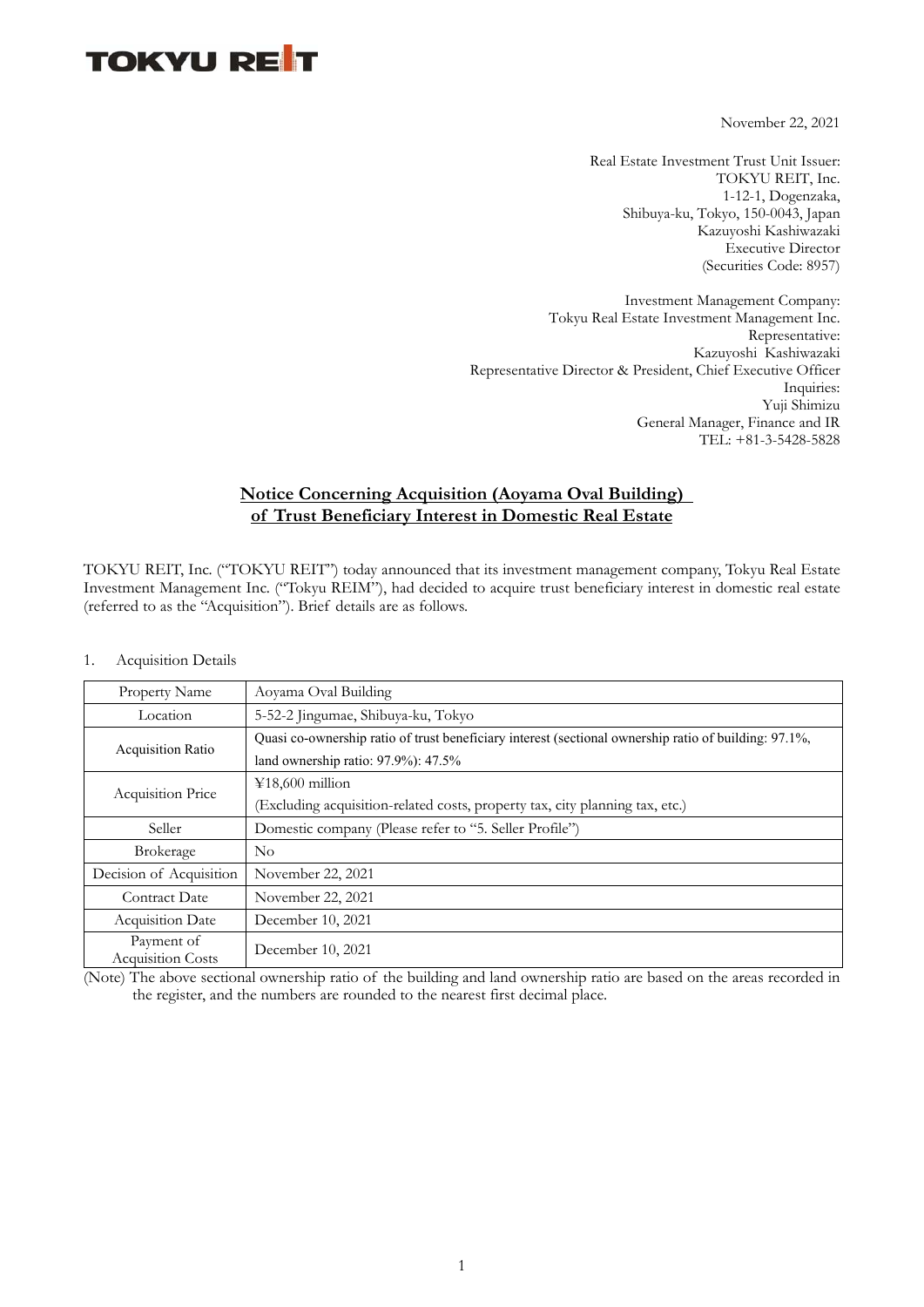

#### 2. Rationale

TOKYU REIT strives to improve the quality of its portfolio, taking into consideration trends in the capital market and real estate investment market as well as the growth potential of the portfolio's cash flow in the medium to long term. The Acquisition will be conducted as part of these efforts in accordance with the "Scope and Policy of Investment Management" as outlined in the Articles of Incorporation of TOKYU REIT.

The Omotesando and Aoyama area, in which Aoyama Oval Building (the "Asset to Be Acquired") is located, is commercially flourishing and highly demanded by business tenants for opening stores and by apparel, IT, and other businesses in the office market for relocating their offices to the area.

The Asset to Be Acquired is an office building located in a flourishing area four minutes on foot from Omote-sando Station on the Tokyo Metro Ginza Line, Chiyoda Line, and Hanzomon Line and is a highly visible property facing Aoyama-dori Avenue. The land area is approximately 4,700 m2, which is a rare, large commercial site in central Tokyo. The location offers high potential for redevelopment projects in the future. While the building is 33 years old, it is well maintained, receiving appropriate large repair work such as elevator renewal and bathroom and kitchenette improvement, and remains competitive in the market. In addition, a medium to long term increase in value of the Asset to Be Acquired can be expected thanks to its location in a priority investment target area of TOKYU REIT and in Greater SHIBUYA (Note 1), in which redevelopment led by Tokyu Group is under way.

The NOI yield for the latest one year calculated by excluding special factors based on estimated rent level and occupancy rate as of the acquisition date is 3.0%, and stable profit contribution over the medium to long term is expected.

TOKYU REIT judged the Acquisition would further stabilize cashflow and increase total returns (Note 2).

TOKYU REIT will continue to conduct investment management while closely monitoring trends in capital and real estate investment markets, all the while adhering to its investment policy. TOKYU REIT will strive to build a portfolio that leads to improvement in asset value and growth of net income per investment unit.

- (Note 1) Within a 2.5-km radius of Shibuya Station
- (Note 2) Total income comprising income returns (rental income, etc.) and future capital returns (sale income) of each fiscal period.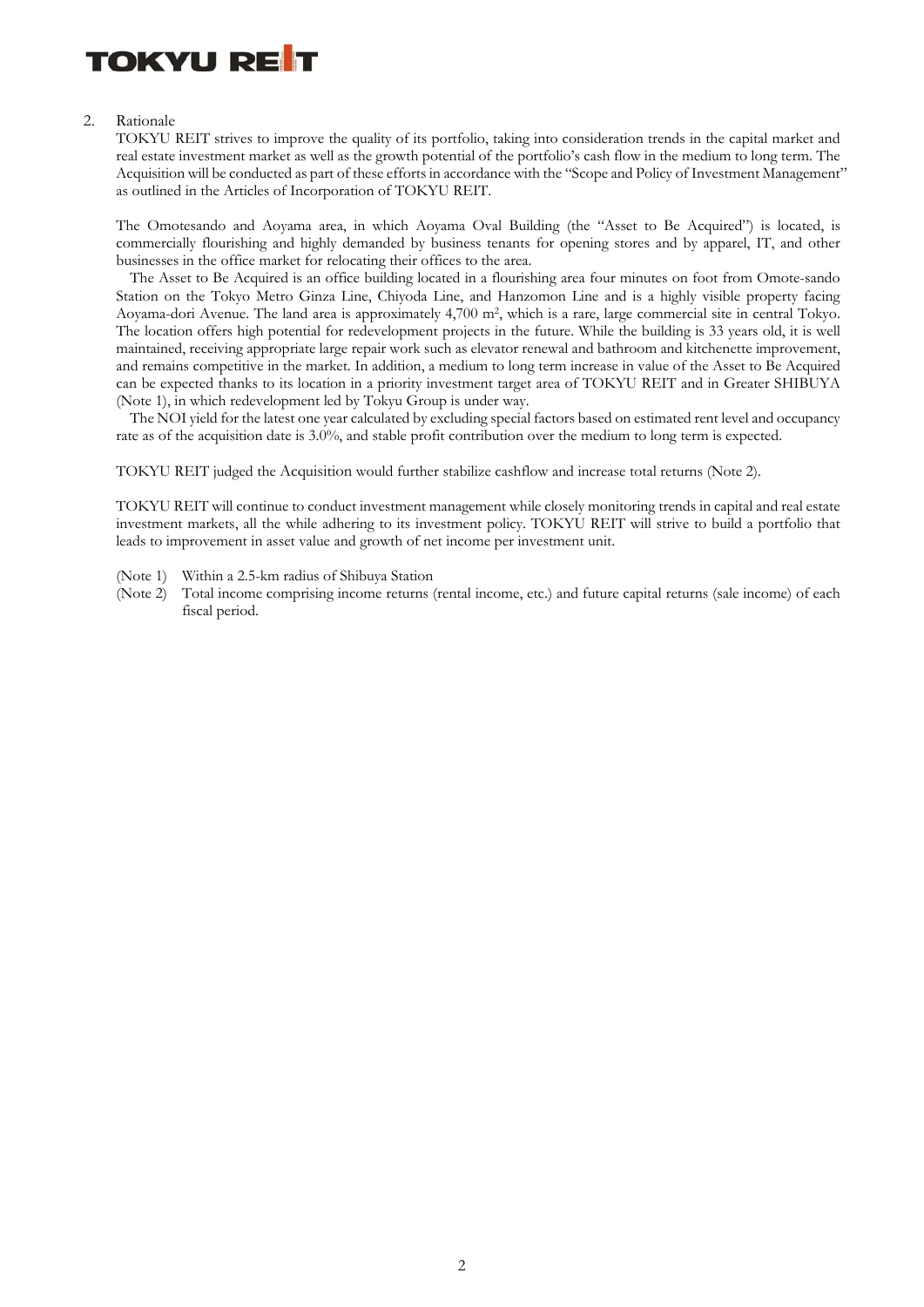### 3. Details of Asset to Be Acquired

| Property Name                                        |                                     | Aoyama Oval Building                                                                                                                                                                                                                                                                                                                                                                                                                                                                                                                                                                                                                                                                                                                                                 |  |  |  |
|------------------------------------------------------|-------------------------------------|----------------------------------------------------------------------------------------------------------------------------------------------------------------------------------------------------------------------------------------------------------------------------------------------------------------------------------------------------------------------------------------------------------------------------------------------------------------------------------------------------------------------------------------------------------------------------------------------------------------------------------------------------------------------------------------------------------------------------------------------------------------------|--|--|--|
| Type of Specified Asset                              |                                     | Quasi-co-ownership of trust beneficiary interest in domestic real estate                                                                                                                                                                                                                                                                                                                                                                                                                                                                                                                                                                                                                                                                                             |  |  |  |
| Trustee                                              |                                     | Mizuho Trust & Banking Co., Ltd.                                                                                                                                                                                                                                                                                                                                                                                                                                                                                                                                                                                                                                                                                                                                     |  |  |  |
| <b>Trust Period</b>                                  |                                     | March 30, 2018 to December 31, 2031                                                                                                                                                                                                                                                                                                                                                                                                                                                                                                                                                                                                                                                                                                                                  |  |  |  |
| Location                                             | Registered                          | 5-52-1, 5-52-32, 5-52-35, 5-52-36, 5-52-37, 5-52-41, 5-53-14,<br>Land:<br>Jingumae, Shibuya-ku, Tokyo                                                                                                                                                                                                                                                                                                                                                                                                                                                                                                                                                                                                                                                                |  |  |  |
|                                                      |                                     | 5-52-1, 5-52-32, 5-52-35, 5-52-36, 5-52-37, 5-52-41, 5-53-14,<br>Building:<br>Jingumae, Shibuya-ku, Tokyo                                                                                                                                                                                                                                                                                                                                                                                                                                                                                                                                                                                                                                                            |  |  |  |
|                                                      | Residential                         | 5-52-2 Jingumae, Shibuya-ku, Tokyo                                                                                                                                                                                                                                                                                                                                                                                                                                                                                                                                                                                                                                                                                                                                   |  |  |  |
|                                                      | Access                              | Approximately a four-minute walk from Omote-sando Station on the Tokyo Metro<br>Ginza Line, etc.                                                                                                                                                                                                                                                                                                                                                                                                                                                                                                                                                                                                                                                                     |  |  |  |
|                                                      | Use                                 | Office and retail                                                                                                                                                                                                                                                                                                                                                                                                                                                                                                                                                                                                                                                                                                                                                    |  |  |  |
|                                                      | Area Classification                 | Commercial district / Residential Classification 2                                                                                                                                                                                                                                                                                                                                                                                                                                                                                                                                                                                                                                                                                                                   |  |  |  |
|                                                      | Site/Floor Area (Registered)        | Land:<br>4,702.82 m <sup>2</sup>                                                                                                                                                                                                                                                                                                                                                                                                                                                                                                                                                                                                                                                                                                                                     |  |  |  |
|                                                      |                                     | 28,629.19 m <sup>2</sup><br>Building:                                                                                                                                                                                                                                                                                                                                                                                                                                                                                                                                                                                                                                                                                                                                |  |  |  |
|                                                      | Structure (Registered)              | S/SRC, B2/16F                                                                                                                                                                                                                                                                                                                                                                                                                                                                                                                                                                                                                                                                                                                                                        |  |  |  |
|                                                      | Completion Date (Registered)        | October 1988                                                                                                                                                                                                                                                                                                                                                                                                                                                                                                                                                                                                                                                                                                                                                         |  |  |  |
|                                                      | Design Company                      | Nihon Building Project Co., Inc. (office of first-class registered architect)                                                                                                                                                                                                                                                                                                                                                                                                                                                                                                                                                                                                                                                                                        |  |  |  |
|                                                      | Construction Company                | Tokyo Branch, TOKYU CONSTRUCTION CO., LTD.                                                                                                                                                                                                                                                                                                                                                                                                                                                                                                                                                                                                                                                                                                                           |  |  |  |
| <b>Inspection Authority</b><br>Earthquake Resistance |                                     | Tokyo Metropolitan Government                                                                                                                                                                                                                                                                                                                                                                                                                                                                                                                                                                                                                                                                                                                                        |  |  |  |
|                                                      |                                     | PML (Probable Maximum Loss) of 2.4% is based on the earthquake risk assessment<br>(detailed) report prepared by Engineering and Risk Services Corporation and OYO<br>RMS Corporation (as of November 10, 2021). PML refers to the expected damages<br>caused by earthquakes. Although there is no single authoritative definition of PML,<br>it refers to the percentage of expected damages caused by a small- to large-scale<br>earthquake that may happen within the next 475 years to the replacement value.<br>Calculations also include data relating to individual property surveys, assessment of<br>building conditions, conformity to architectural design, ground conditions of the<br>relevant site, surveys of local factors and structural evaluation. |  |  |  |
| Type of Ownership                                    |                                     | Proprietary ownership (quasi co-ownership ratio of trust beneficiary<br>Land:<br>interest with ownership ratio of 97.9% as assets in trust: 47.5%)<br>Proprietary ownership (quasi co-ownership ratio of trust beneficiary<br>Building:<br>interest with ownership ratio of 97.1% as assets in trust: 47.5%)                                                                                                                                                                                                                                                                                                                                                                                                                                                         |  |  |  |
|                                                      | Acquisition Date                    | December 10, 2021                                                                                                                                                                                                                                                                                                                                                                                                                                                                                                                                                                                                                                                                                                                                                    |  |  |  |
|                                                      | Acquisition Price                   | ¥18,600 million                                                                                                                                                                                                                                                                                                                                                                                                                                                                                                                                                                                                                                                                                                                                                      |  |  |  |
|                                                      | Appraisal Value                     | ¥18,800 million (effective date of value: November 1, 2021)                                                                                                                                                                                                                                                                                                                                                                                                                                                                                                                                                                                                                                                                                                          |  |  |  |
|                                                      |                                     | Appraiser: Japan Valuers Co., Ltd.                                                                                                                                                                                                                                                                                                                                                                                                                                                                                                                                                                                                                                                                                                                                   |  |  |  |
|                                                      | <b>Building Assessment Reporter</b> | Tokio Marine dR Co., Ltd.                                                                                                                                                                                                                                                                                                                                                                                                                                                                                                                                                                                                                                                                                                                                            |  |  |  |
|                                                      | Date of Building Assessment Report  | November 10, 2021                                                                                                                                                                                                                                                                                                                                                                                                                                                                                                                                                                                                                                                                                                                                                    |  |  |  |
|                                                      | Property Management Company         | TOKYU CORPORATION                                                                                                                                                                                                                                                                                                                                                                                                                                                                                                                                                                                                                                                                                                                                                    |  |  |  |
|                                                      | Master Lessee Company               | TOKYU CORPORATION                                                                                                                                                                                                                                                                                                                                                                                                                                                                                                                                                                                                                                                                                                                                                    |  |  |  |
| Type of Master Lease Agreement                       |                                     | Pass-through                                                                                                                                                                                                                                                                                                                                                                                                                                                                                                                                                                                                                                                                                                                                                         |  |  |  |
| Security/Guarantee                                   |                                     | TOKYU REIT has no plan to pledge collateral after the acquisition.                                                                                                                                                                                                                                                                                                                                                                                                                                                                                                                                                                                                                                                                                                   |  |  |  |
| Special Items                                        |                                     | 1. The building is a sectionally owned building, and six of seven plots of land<br>registered in the location section of the registration of the sectionally owned<br>building are owned by trustees and one plot is jointly owned by trustees,<br>individuals, and corporations (the "Joint Land Owners"). While the land is not<br>leased land, a land use lease agreement was signed between the then owner of the<br>land and the then owner of the building.                                                                                                                                                                                                                                                                                                    |  |  |  |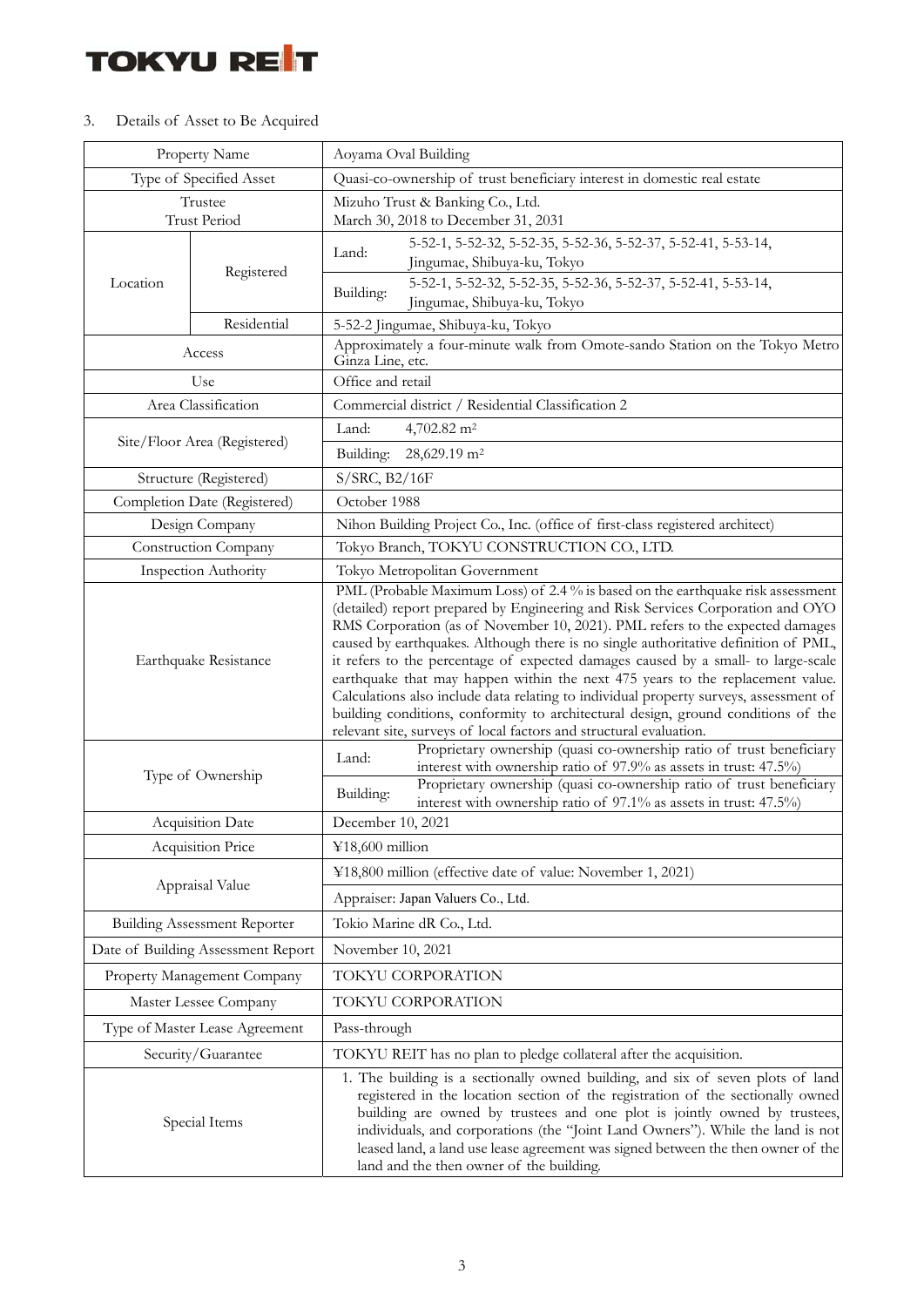| Special Items |                                             | 2. In the case of selling all or part of ownership, the unit owners of the building except<br>the trustees and the Joint Land Owners are required to prioritize the unit owners<br>of the building over a third party when holding negotiations for selling and buying.<br>3. Tokyu Corporation engages in the management of the property on behalf of<br>other parties while there are no management rules.<br>4. Spraying material containing asbestos is used on a part of the building in trust.<br>While a measure to prevent the scattering of the spraying material containing<br>asbestos will be required by law when demolishing or otherwise disposing of the<br>building, the current condition of use does not require a special measure. The<br>condition is periodically inspected and corrective actions will be taken as necessary.<br>5. TOKYU REIT concludes with Tokyu Corporation and the trustees a trust<br>beneficiary interest agreement among quasi co-owners on November 22, 2021, for<br>the acquisition of quasi co-ownership interest of trust beneficiary interest having a<br>sectionally owned building as a trust property (Quasi co-ownership ratio of Tokyu<br>Corporation after the acquisition by TOKYU REIT is 52.5%). The trust beneficiary<br>interest agreement among quasi co-owners requires 1, not demanding division of<br>the trust beneficiary interest, 2, prioritizing other quasi co-owners in holding<br>negotiations when selling all or part of the quasi co-ownership interest of the trust<br>beneficiary interest to a third party, 3, having the buyer succeed to the position<br>under the agreement when selling quasi co-ownership interest, 4, that the beneficiary<br>holding the largest share of the ownership of the beneficiary interest (including quasi<br>co-ownership interest) holds the authority to give instructions to trustees based on a<br>trust agreement and other beneficiaries do not hold such authority unless there is a<br>separate agreement that a party other than the representative beneficiary holds such<br>authority, and 5, that some of matters determined by beneficiary require the consent<br>of all beneficiaries or advance consultation.<br>6. Tokyu Corporation, a quasi co-owner, is responsible for resolving all of the<br>multiple problems related to legal compliance pointed out in the periodical<br>inspection reports on building facilities, fire protection and fire-control facilities,<br>etc. and building assessment reports at its expense no later than the last calendar |                                            |                                             |                                       |                                          |  |  |
|---------------|---------------------------------------------|-----------------------------------------------------------------------------------------------------------------------------------------------------------------------------------------------------------------------------------------------------------------------------------------------------------------------------------------------------------------------------------------------------------------------------------------------------------------------------------------------------------------------------------------------------------------------------------------------------------------------------------------------------------------------------------------------------------------------------------------------------------------------------------------------------------------------------------------------------------------------------------------------------------------------------------------------------------------------------------------------------------------------------------------------------------------------------------------------------------------------------------------------------------------------------------------------------------------------------------------------------------------------------------------------------------------------------------------------------------------------------------------------------------------------------------------------------------------------------------------------------------------------------------------------------------------------------------------------------------------------------------------------------------------------------------------------------------------------------------------------------------------------------------------------------------------------------------------------------------------------------------------------------------------------------------------------------------------------------------------------------------------------------------------------------------------------------------------------------------------------------------------------------------------------------------------------------------------------------------------------------------------------------------------------------------------------------------------------------------------------------------------------------------------------------------------------------------------------------------------------------------------------------------------------------------------------------------------------------|--------------------------------------------|---------------------------------------------|---------------------------------------|------------------------------------------|--|--|
|               | Total Number of Tenants                     | 25                                                                                                                                                                                                                                                                                                                                                                                                                                                                                                                                                                                                                                                                                                                                                                                                                                                                                                                                                                                                                                                                                                                                                                                                                                                                                                                                                                                                                                                                                                                                                                                                                                                                                                                                                                                                                                                                                                                                                                                                                                                                                                                                                                                                                                                                                                                                                                                                                                                                                                                                                                                                  |                                            |                                             |                                       |                                          |  |  |
|               | Assumed Total Rental Income                 | ¥856 million a year                                                                                                                                                                                                                                                                                                                                                                                                                                                                                                                                                                                                                                                                                                                                                                                                                                                                                                                                                                                                                                                                                                                                                                                                                                                                                                                                                                                                                                                                                                                                                                                                                                                                                                                                                                                                                                                                                                                                                                                                                                                                                                                                                                                                                                                                                                                                                                                                                                                                                                                                                                                 |                                            |                                             |                                       |                                          |  |  |
|               | Lease Deposits and<br>Guarantee Deposits    | $¥1,189$ million                                                                                                                                                                                                                                                                                                                                                                                                                                                                                                                                                                                                                                                                                                                                                                                                                                                                                                                                                                                                                                                                                                                                                                                                                                                                                                                                                                                                                                                                                                                                                                                                                                                                                                                                                                                                                                                                                                                                                                                                                                                                                                                                                                                                                                                                                                                                                                                                                                                                                                                                                                                    |                                            |                                             |                                       |                                          |  |  |
|               | <b>Estimated NOI</b>                        | ¥558 million a year                                                                                                                                                                                                                                                                                                                                                                                                                                                                                                                                                                                                                                                                                                                                                                                                                                                                                                                                                                                                                                                                                                                                                                                                                                                                                                                                                                                                                                                                                                                                                                                                                                                                                                                                                                                                                                                                                                                                                                                                                                                                                                                                                                                                                                                                                                                                                                                                                                                                                                                                                                                 |                                            |                                             |                                       |                                          |  |  |
| Lease Details | Estimated NOI after<br>Depreciation         | ¥502 million a year                                                                                                                                                                                                                                                                                                                                                                                                                                                                                                                                                                                                                                                                                                                                                                                                                                                                                                                                                                                                                                                                                                                                                                                                                                                                                                                                                                                                                                                                                                                                                                                                                                                                                                                                                                                                                                                                                                                                                                                                                                                                                                                                                                                                                                                                                                                                                                                                                                                                                                                                                                                 |                                            |                                             |                                       |                                          |  |  |
|               | Total Leased Area                           | 16,686.06 m <sup>2</sup>                                                                                                                                                                                                                                                                                                                                                                                                                                                                                                                                                                                                                                                                                                                                                                                                                                                                                                                                                                                                                                                                                                                                                                                                                                                                                                                                                                                                                                                                                                                                                                                                                                                                                                                                                                                                                                                                                                                                                                                                                                                                                                                                                                                                                                                                                                                                                                                                                                                                                                                                                                            |                                            |                                             |                                       |                                          |  |  |
|               | Total Rentable Area                         | 17,953.41 m <sup>2</sup>                                                                                                                                                                                                                                                                                                                                                                                                                                                                                                                                                                                                                                                                                                                                                                                                                                                                                                                                                                                                                                                                                                                                                                                                                                                                                                                                                                                                                                                                                                                                                                                                                                                                                                                                                                                                                                                                                                                                                                                                                                                                                                                                                                                                                                                                                                                                                                                                                                                                                                                                                                            |                                            |                                             |                                       |                                          |  |  |
|               | Occupancy Rate                              | 92.9%                                                                                                                                                                                                                                                                                                                                                                                                                                                                                                                                                                                                                                                                                                                                                                                                                                                                                                                                                                                                                                                                                                                                                                                                                                                                                                                                                                                                                                                                                                                                                                                                                                                                                                                                                                                                                                                                                                                                                                                                                                                                                                                                                                                                                                                                                                                                                                                                                                                                                                                                                                                               |                                            |                                             |                                       |                                          |  |  |
|               | Occupancy Rates<br>over the Last Five Years | As of<br>October 31,<br>2017<br>$100.0~\%$                                                                                                                                                                                                                                                                                                                                                                                                                                                                                                                                                                                                                                                                                                                                                                                                                                                                                                                                                                                                                                                                                                                                                                                                                                                                                                                                                                                                                                                                                                                                                                                                                                                                                                                                                                                                                                                                                                                                                                                                                                                                                                                                                                                                                                                                                                                                                                                                                                                                                                                                                          | As of<br>October 31,<br>2018<br>$100.0~\%$ | As of<br>October 31,<br>2019<br>$100.0\,\%$ | As of<br>October 31,<br>2020<br>97.9% | As of<br>October 31,<br>2021<br>$92.9\%$ |  |  |

(Note) The above sectional ownership ratio of the building and land ownership ratio are based on the areas recorded in the register, and the numbers are rounded to the nearest first decimal place.

\*The above lease deposits, guarantee deposits, total leased area, and total rentable area are total values for the entire trust beneficiary interest of this acquisition (including leasehold held by other unit owners).

\*The total number of tenants, total leased area, lease deposits/guarantee deposits, and occupancy rate are as of the end of October 2021.

\* Assumed total rental income, Estimated NOI and Estimated NOI after depreciation are the estimated annual figure excluding special factors from the revenue and expenditure of the acquisition fiscal year (not the forecast figure for the current fiscal period) and are based on the following assumptions.

(1) Total rental income is the estimated figures of total income from the property based on an expected annual average occupancy rate (96.3%) as of the acquisition date (December 10, 2021).

(2) Taxes and public dues are projected to be the same amount as the fiscal 2021 assessment amount.

(3) Repairs and maintenance expenses are calculated based on expected figures assumed for the next one-year period.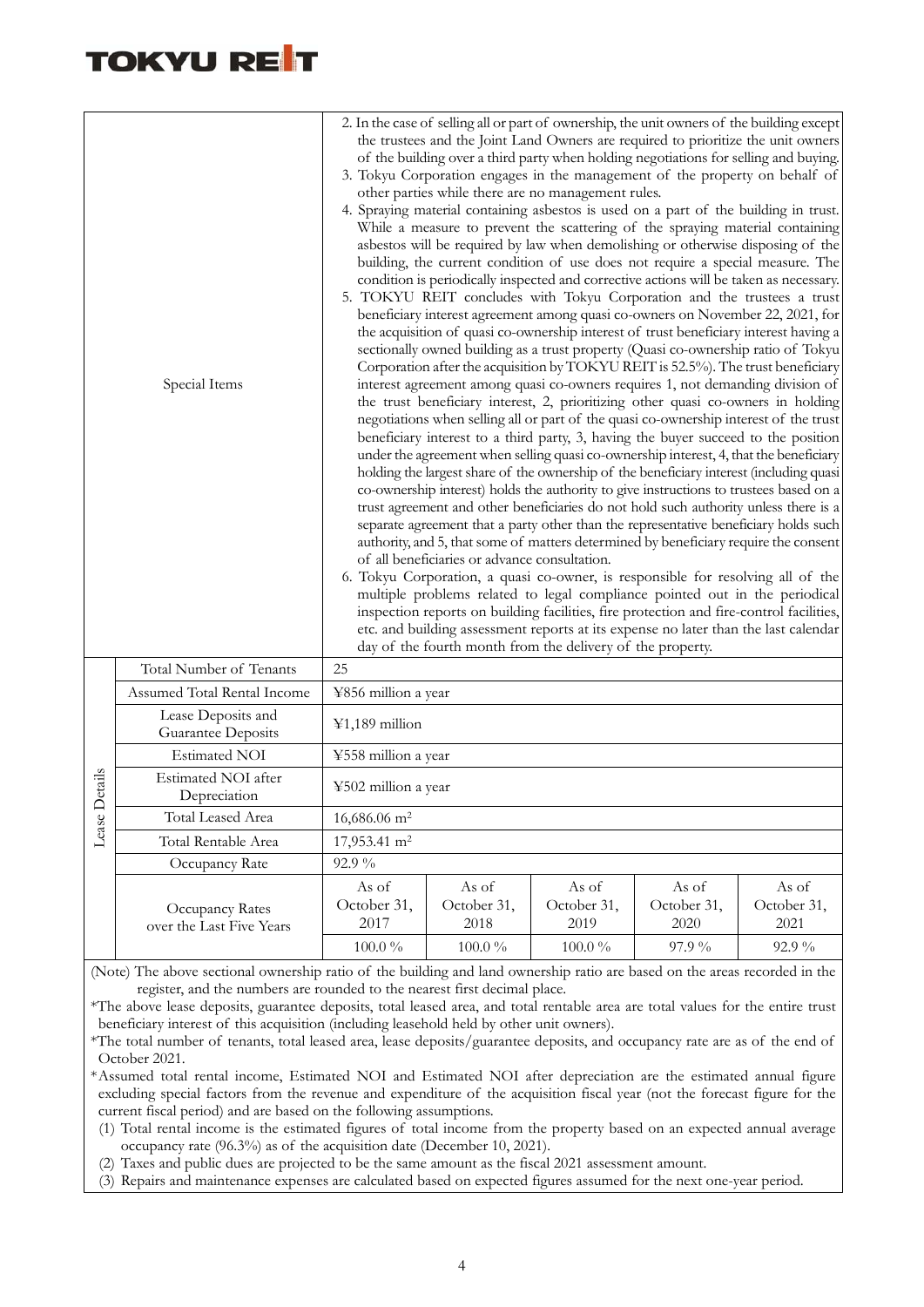#### 4. Property Appraisal Summary

|                                     |                                                                                                            | (JPY in thousands)<br>(rounded down to the nearest specified unit)                                                                                                                                                                                                                                                                                                                                                                                                                                                                                                        |                                                                                                                   |  |  |
|-------------------------------------|------------------------------------------------------------------------------------------------------------|---------------------------------------------------------------------------------------------------------------------------------------------------------------------------------------------------------------------------------------------------------------------------------------------------------------------------------------------------------------------------------------------------------------------------------------------------------------------------------------------------------------------------------------------------------------------------|-------------------------------------------------------------------------------------------------------------------|--|--|
| Property Name: Aoyama Oval building |                                                                                                            | Estimation                                                                                                                                                                                                                                                                                                                                                                                                                                                                                                                                                                | <b>Notes</b>                                                                                                      |  |  |
|                                     | Appraisal Firm: Japan Valuers Co., Ltd.                                                                    |                                                                                                                                                                                                                                                                                                                                                                                                                                                                                                                                                                           |                                                                                                                   |  |  |
| <b>Effective Date of Value</b>      |                                                                                                            | November 1, 2021                                                                                                                                                                                                                                                                                                                                                                                                                                                                                                                                                          |                                                                                                                   |  |  |
| Type of Value                       |                                                                                                            | Market Value                                                                                                                                                                                                                                                                                                                                                                                                                                                                                                                                                              |                                                                                                                   |  |  |
| Appraisal Value                     |                                                                                                            | 18,800,000                                                                                                                                                                                                                                                                                                                                                                                                                                                                                                                                                                | By the Income Approach (after<br>consideration of the share ratio)                                                |  |  |
| Value Indicated by Income Approach  |                                                                                                            | 39,600,000                                                                                                                                                                                                                                                                                                                                                                                                                                                                                                                                                                | Reconciled with the value by DCF Method<br>and the value by Direct Capitalization Method                          |  |  |
|                                     | Value Indicated by Direct Capitalization Method                                                            | 40,400,000                                                                                                                                                                                                                                                                                                                                                                                                                                                                                                                                                                | $\overline{\phantom{0}}$                                                                                          |  |  |
| (1) Operating Revenue (a.-b.)       |                                                                                                            | 1,877,822                                                                                                                                                                                                                                                                                                                                                                                                                                                                                                                                                                 |                                                                                                                   |  |  |
|                                     | a. Potential Gross Income<br>(rental income, common area charges income,<br>utilities reimbursement, etc.) | 1,946,296                                                                                                                                                                                                                                                                                                                                                                                                                                                                                                                                                                 | Assessed based on both existing rent level<br>and market rent level.                                              |  |  |
|                                     | b. Vacancy Loss                                                                                            | 68,473                                                                                                                                                                                                                                                                                                                                                                                                                                                                                                                                                                    | Assessed based on both terms of existing<br>lease agreement as well as market standard in<br>the subject vicinity |  |  |
|                                     | (2) Operating Expenses (c.+d.+e.+f.+g.+h.+i.+j.)                                                           | 658,447                                                                                                                                                                                                                                                                                                                                                                                                                                                                                                                                                                   |                                                                                                                   |  |  |
|                                     | c. Building Maintenance Cost                                                                               | 126,000                                                                                                                                                                                                                                                                                                                                                                                                                                                                                                                                                                   | On actual basis                                                                                                   |  |  |
|                                     | d. Utilities Expenses                                                                                      | 119,337                                                                                                                                                                                                                                                                                                                                                                                                                                                                                                                                                                   | On actual basis                                                                                                   |  |  |
|                                     | e. Repair Expenses                                                                                         | 16,501                                                                                                                                                                                                                                                                                                                                                                                                                                                                                                                                                                    | Based on the annual repairs and restoration<br>cost estimate sourced from the engineering<br>report               |  |  |
|                                     | f. Property Management Fee                                                                                 | 57,648                                                                                                                                                                                                                                                                                                                                                                                                                                                                                                                                                                    | Based on the fee ratio from scheduled<br>agreement                                                                |  |  |
|                                     | g. Tenant Solicitation Expenses, etc.                                                                      | 10,838                                                                                                                                                                                                                                                                                                                                                                                                                                                                                                                                                                    | Assessed based on assumed turnover rate                                                                           |  |  |
|                                     | h. Property Taxes                                                                                          | 315,161                                                                                                                                                                                                                                                                                                                                                                                                                                                                                                                                                                   | On actual basis in 2021                                                                                           |  |  |
|                                     | i. Property Insurance                                                                                      | 1,922                                                                                                                                                                                                                                                                                                                                                                                                                                                                                                                                                                     | On actual basis                                                                                                   |  |  |
|                                     | j. Other Expenses                                                                                          | 11,036                                                                                                                                                                                                                                                                                                                                                                                                                                                                                                                                                                    | On actual basis                                                                                                   |  |  |
|                                     | (3) Net Operating Income (NOI) $((1)-(2))$                                                                 | 1,219,375                                                                                                                                                                                                                                                                                                                                                                                                                                                                                                                                                                 | $\equiv$                                                                                                          |  |  |
|                                     | (4) Investment Profits from Refundable Deposits                                                            | 12,898                                                                                                                                                                                                                                                                                                                                                                                                                                                                                                                                                                    | 1.0% interest rate on the deposit outstanding                                                                     |  |  |
|                                     | (5) Capital Expenditure                                                                                    | 60,579                                                                                                                                                                                                                                                                                                                                                                                                                                                                                                                                                                    | Based on the annual repairs and restoration<br>cost estimate sourced from the engineering<br>report               |  |  |
|                                     | (6) Net Cash Flow (NCF) $((3)+(4)-(5))$                                                                    | 1,171,693                                                                                                                                                                                                                                                                                                                                                                                                                                                                                                                                                                 |                                                                                                                   |  |  |
|                                     | (7) Overall Capitalization Rate                                                                            | 2.90%                                                                                                                                                                                                                                                                                                                                                                                                                                                                                                                                                                     |                                                                                                                   |  |  |
|                                     | Value Indicated by DCF Method                                                                              | 38,800,000                                                                                                                                                                                                                                                                                                                                                                                                                                                                                                                                                                |                                                                                                                   |  |  |
|                                     | Discount Rate                                                                                              | 2.60%                                                                                                                                                                                                                                                                                                                                                                                                                                                                                                                                                                     |                                                                                                                   |  |  |
|                                     | Terminal Capitalization Rate                                                                               | 3.10%                                                                                                                                                                                                                                                                                                                                                                                                                                                                                                                                                                     |                                                                                                                   |  |  |
|                                     | Value Indicated by Cost Approach                                                                           | 64,700,000                                                                                                                                                                                                                                                                                                                                                                                                                                                                                                                                                                |                                                                                                                   |  |  |
|                                     | Ratio of Land Value                                                                                        | 98.2%                                                                                                                                                                                                                                                                                                                                                                                                                                                                                                                                                                     |                                                                                                                   |  |  |
|                                     | Ratio of Building Value                                                                                    | 1.8%                                                                                                                                                                                                                                                                                                                                                                                                                                                                                                                                                                      |                                                                                                                   |  |  |
|                                     | Reconciliation before Arriving at the Value Conclusion                                                     | The indicated value by Cost Approach looks into cost aspect of a real<br>property. On the other hand, the indicated value by Income Approach is<br>derived from profitability of a real property. In regard to an income-<br>producing property valuation, the utmost importance should be placed<br>on the value by the Income Approach. In conclusion, we have regarded<br>the value by Cost Approach only as guide, and our concluded value is fully<br>based on the Income Approach. The subject share ratio is then considered<br>to arrive at the value conclusion. |                                                                                                                   |  |  |

The above appraisal value conclusion is a value opinion as of the effective date of value, indicated by the licensed real estate appraiser in conformity with the Japanese Real<br>Estate Appraisal Act and Real Estate Appraisal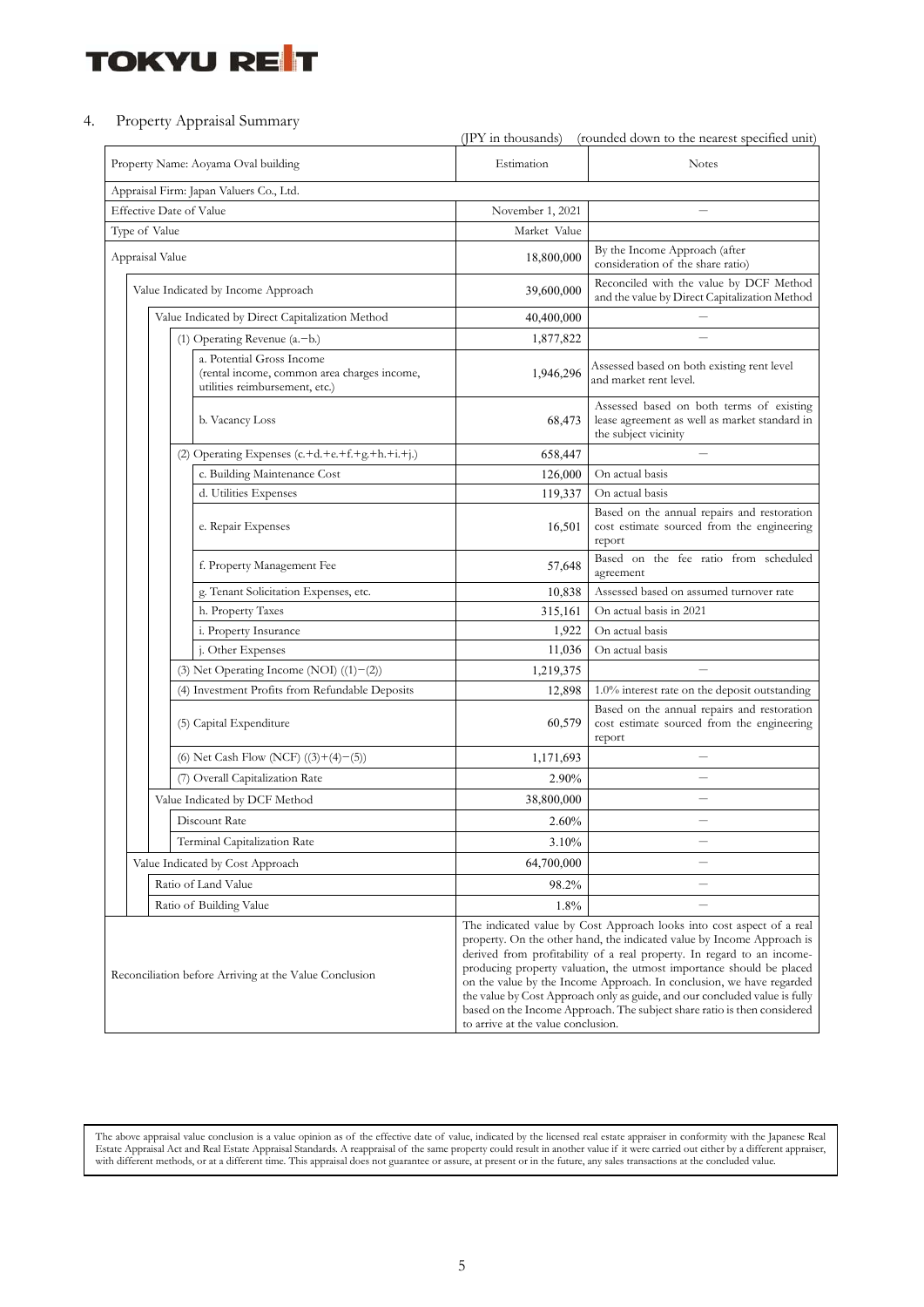#### 5. Seller Profile

The name of the company, etc., have not been disclosed as the seller have not provided consent. There is no capital relationship, personnel relationship or business relationship to state between TOKYU REIT or Tokyu REIM and said domestic company, and said purchaser are not a related party of TOKYU REIT or Tokyu REIM.

- 6. Status of Property Acquirers, Etc. The Asset to Be Acquired is not an acquisition from a party that has particular vested interest in TOKYU REIT or Tokyu REIM.
- 7. Transactions with Interested Persons, Etc.

(1) Execution of Master Lease Agreement and Property Management Agreement

Since Tokyu Corporation, with which TOKYU REIT will conclude a pass-through master lease agreement and to which TOKYU REIT will outsource property management services, is categorized as a Related Party (Note) under TOKYU REIM's self-imposed Rules on Related-Party Transactions, upon implementing the procedures in accordance with the Rules on Related-Party Transactions, TOKYU REIT shall enter into a master lease agreement /property management agreement with acquisition of the property by TOKYU REIT as a condition precedent. As for the property management fees, a written opinion has been acquired from Urban Research Institute Corporation that confirms that the compensation is in line with the general level of fees paid by other investment corporations, etc., listed on the Tokyo Stock Exchange.

(2) Conclusion of trust beneficiary interest agreement among quasi co-owners

The quasi co-owner of the Asset to Be Acquired is Tokyu Corporation, which corresponds to a Related Party (Note) under TOKYU REIM's self-imposed Rules on Related-Party Transactions. Therefore, upon implementing the procedures in accordance with the Rules on Related-Party Transactions, TOKYU REIT shall enter into a trust beneficiary interest agreement among quasi co-owners is signed through procedures based on such rules.

With respect to the transaction with a related party, etc., outlined above, multiple checks have been conducted based on the Rules on Related-Party Transactions, and based on the above results, they have been approved by TOKYU REIT's board of directors.

- (Note) Related Party includes Interested Persons, etc., as defined in Article 123 of the Order for Enforcement of the Act on Investment Trusts and Investment Corporations, as well as any entity that falls under the following (1) to (3):
	- (1) Tokyu Corporation and its subsidiaries (any entity that falls under the following);
	- ・ Tokyu Corporation;
	- ・ A consolidated subsidiary of Tokyu Corporation;
	- ・ A tokutei mokuteki kaisha (TMK) or special purpose entity (SPE) that was established based on the intention of Tokyu Corporation or a consolidated subsidiary of Tokyu Corporation and where the share of investment by silent partnership or other investment shares in that entity by the respective company exceeds 50%;
	- (2) Affiliates within the scope of consolidation of Tokyu Corporation;
	- (3) Tokyu Fudosan Holdings Corporation and its subsidiaries (any entity that falls under the following);
	- ・ Tokyu Fudosan Holdings Corporation ("Tokyu Fudosan Holdings");
	- ・ A consolidated subsidiary of Tokyu Fudosan Holdings;
	- ・ A tokutei mokuteki kaisha (TMK) or special purpose company (SPC) that was established based on the intention of Tokyu Fudosan Holdings or a consolidated subsidiary of Tokyu Fudosan Holdings and where the share of investment by silent partnership or other investment shares in that entity by the respective company exceeds 50%.

#### 8. Settlement Method, Etc.

Payment of the purchase/sale price of the Acquisition will be conducted at time of delivery for the property.

#### 9. Financing Details

Proceeds from the sale of properties detailed in the release, "Notice Concerning Disposition (Setagaya Business Square) of Trust Beneficiary Interest in Domestic Real Estate," dated today will be appropriated for funds for the acquisition.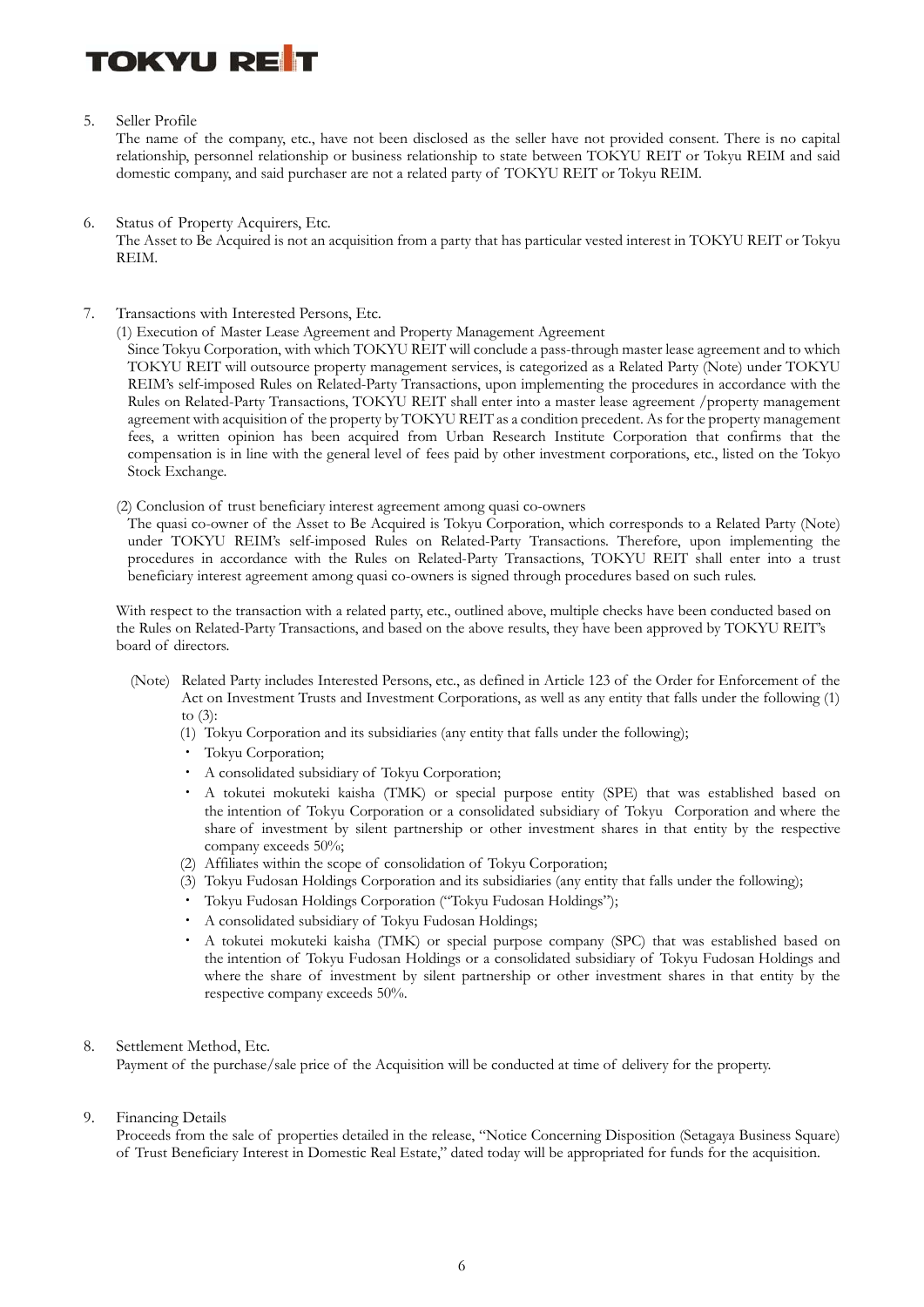

10. Outlook

Through the Acquisition, the expected operating condition and distribution forecast for the Fiscal Period Ending January 2022 (FP 37) announced on September 10, 2021, and that for the Fiscal Period Ending July 2022 (FP 38) announced on October 29, 2021.

For details, please refer to "Notice Concerning Revision to Expected Operating Condition and Distribution Forecast for the Fiscal Period Ending January 2022 (37th Fiscal Period) and the Fiscal Period Ending July 2022 (38th Fiscal Period)" separately announced today.

Attachments

- 1. Property Portfolio after the Acquisition (assumption figure as of December 10, 2021)
- 2. Photograph of Aoyama Oval Building
- 3. Location Map of Aoyama Oval Building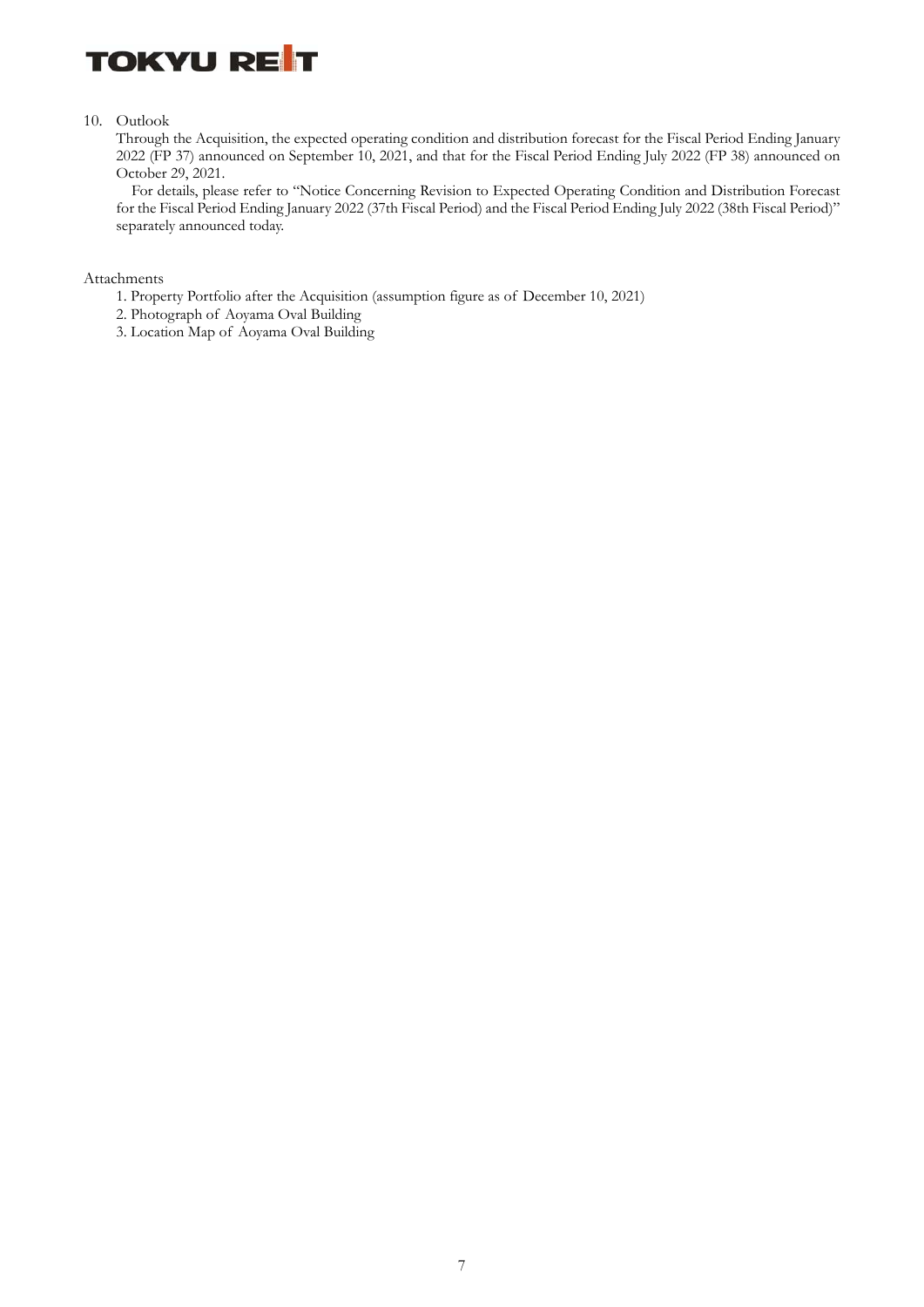#### Attachment 1

### Property Portfolio after the Acquisition (assumption figure as of December 10, 2021)

|                                    |                                                      |                                                               | Acquisition Date      | Acquisition   |               | Appraisal Value<br>at the end of |
|------------------------------------|------------------------------------------------------|---------------------------------------------------------------|-----------------------|---------------|---------------|----------------------------------|
| Use                                | Property Name                                        | Area                                                          |                       | Price         | Ratio(%) $*1$ | July 2021 (FP36)                 |
|                                    |                                                      |                                                               |                       | (million yen) |               | (million yen)                    |
|                                    | QFRONT                                               | Central Tokyo and Tokyu Areas (Shibuya)                       | September 10, 2003    | 15,100        | 6.5%          | 36,800                           |
|                                    | Lexington Aoyama                                     | Central Tokyo                                                 | September 11, 2003    | 4,800         | 2.1%          | 6,280                            |
|                                    | TOKYU REIT Omotesando Square                         | Central Tokyo and Tokyu Areas (Shibuya)                       | September 10, 2003    | 5,770         | 2.5%          | 8,430                            |
|                                    | TOKYU REIT Shibuya Udagawa-cho Square                | Central Tokyo and Tokyu Areas (Shibuya)                       | March 1, 2004         | 6,600         | 2.8%          | 12,800                           |
|                                    |                                                      |                                                               | April 6, 2005 *2      | 14,700        | 10.5%         | 24,200                           |
| Retail                             | cocoti                                               | Central Tokyo and Tokyu Areas (Shibuya)                       | August 2, 2005 *3     | 9,800         |               |                                  |
|                                    | CONZE Ebisu                                          | Central Tokyo and Tokyu Areas (Shibuya)                       | October 31, 2006      | 5,116         | 2.2%          | 5,320                            |
|                                    | TOKYU REIT Shimokitazawa Square                      | Tokyu Areas                                                   | April 26, 2019        | 2,257         | 1.0%          | 2,280                            |
|                                    |                                                      |                                                               | October 1, 2019 *4    | 1,548         | 1.4%          | 3,500                            |
|                                    | TOKYU REIT Jiyugaoka Square                          | Tokyu Areas                                                   | March 4, 2020 *5      | 1,611         |               |                                  |
|                                    | Retail Total                                         |                                                               |                       | 67,303        | 28.8%         | 99,610                           |
|                                    | Tokyu Nampeidai-cho Building                         | Central Tokyo and Tokyu Areas (Shibuya)<br>September 11, 2003 |                       | 4,660         | 2.0%          | 7,270                            |
|                                    | Tokyu Sakuragaoka-cho Building                       | Central Tokyo and Tokyu Areas (Shibuya)<br>September 11, 2003 |                       | 6,620         | 2.8%          | 11,300                           |
|                                    | Tokyo Nissan Taito Building                          | Central Tokyo<br>September 11, 2003                           |                       | 4,450         | 1.9%          | 6,070                            |
|                                    | TOKYU REIT Kamata Building                           | Tokyu Areas                                                   | September 10, 2003    | 4,720         | 2.0%          | 5,500                            |
|                                    |                                                      |                                                               | December 15, 2004 *6  | 8,630         |               | 13,700                           |
|                                    |                                                      |                                                               | September 21, 2007 *7 | 1,100         |               |                                  |
|                                    | TOKYU REIT Toranomon Building                        | Central Tokyo                                                 | September 21, 2007 *8 | 200           | 4.4%          |                                  |
|                                    |                                                      |                                                               | October 26, 2007 *9   | 140           |               |                                  |
|                                    |                                                      |                                                               | January 21, 2015 *10  | 107           |               |                                  |
|                                    | Akasaka 4-chome Building                             | Central Tokyo                                                 | January 31, 2008      | 8,500         | 3.6%          | 7,290                            |
|                                    | (Tokyu Agency Inc. Head Office Building)             |                                                               |                       |               |               |                                  |
|                                    | Tokyu Ikejiri-ohashi Building                        | Tokyu Areas                                                   | March 28, 2008        | 5,480         | 2.3%          | 6,390                            |
|                                    | Kojimachi Square                                     | Central Tokyo                                                 | March 19, 2010        | 9,030         | 3.9%          | 10,200                           |
| Office                             | TOKYU REIT Shinjuku Building                         | Central Tokyo                                                 | March 26, 2010        | 9,000         | 3.8%          | 13,400                           |
|                                    | Akihabara Sanwa Toyo Building                        | Central Tokyo                                                 | October 29, 2010      | 4,600         | 2.0%          | 6,470                            |
|                                    | Tokyu Ginza 2-chome Building                         | Central Tokyo<br>February 15, 2011                            |                       | 5,010         | 2.1%          | 6,030                            |
|                                    | TOKYU REIT Shibuya R Building                        | Central Tokyo and Tokyu Areas (Shibuya)                       | August 16, 2013       | 5,270         |               | 9,750                            |
|                                    | Tokyu Toranomon Building                             | Central Tokyo                                                 | August 16, 2013       | 15,000        | 7.2%          | 22,100                           |
|                                    |                                                      |                                                               | January 9, 2015 *11   | 1,850         |               |                                  |
|                                    | TOKYU REIT Shinjuku 2 Building                       | Central Tokyo                                                 | October 30, 2015      | 2,750         | 1.2%          | 3,240                            |
|                                    | Tokyu Bancho Building                                | Central Tokyo                                                 | March 24, 2016 *12    | 12,740        | 5.9%          | 15,700                           |
|                                    |                                                      |                                                               | March 28, 2019 *13    | 1,040         |               |                                  |
|                                    | TOKYU REIT Ebisu Building                            | Central Tokyo and Tokyu Areas (Shibuya)                       | August 1, 2018        | 4,500         | 1.9%          | 5,000                            |
|                                    | Shibuya Dogenzaka Sky Building                       | Central Tokyo and Tokyu Areas (Shibuya)                       | March 28, 2019        | 8,100         | 3.5%          | 8,640                            |
|                                    | OKI Business Center No.5                             | Central Tokyo                                                 | September 28, 2020    | 11,900        | 5.1%          | 12,700                           |
|                                    | TOKYU REIT Shibuya Miyashita Koen Building           | Central Tokyo and Tokyu Areas (Shibuya)                       | March 29, 2021        | 6,000         | 2.6%          | 6,070                            |
|                                    | Aoyama Oval Building                                 | Central Tokyo and Tokyu Areas (Shibuya)                       | December 10, 2021     | 18,600        | 8.0%          | 18,800<br>$*14$                  |
| Office Total                       |                                                      |                                                               |                       | 159,997       | 68.4%         | 195,620                          |
|                                    | Maison Peony Toritsudaigaku                          | Tokyu Areas                                                   | November 15, 2017     | 1,200         | 0.5%          | 1,300                            |
| Residence                          | STYLIO FIT Musashikosugi                             | Tokyu Areas                                                   | January 20, 2021      | 1,500         | 0.6%          | 1,570                            |
| Residence Total                    |                                                      |                                                               |                       | 2,700         | 1.2%          | 2,870                            |
| Land with                          | OKI System Center (land with leasehold interest) *15 | Other                                                         | March 27, 2013        | 2,718         | 1.2%          | 3,760                            |
| Leasehold<br>Interest              | REVE Nakameguro (land with leasehold interest)       | Tokyu Areas                                                   | September 27, 2018    | 1,150         | 0.5%          | 1,150                            |
| Land with Leasehold Interest Total |                                                      |                                                               |                       | 3,868         | 1.7%          | 4,910                            |
| Total                              |                                                      |                                                               |                       | 233,868       | 100.0%        | 303,010                          |

\*1 Ratio is rounded to one decimal place. Accordingly, the subtotal and total may not exactly match the sum of relevant items.

\*2 Details of the 60% portion of trust beneficiary interests acquired under quasi-co-ownership.

\*3 Details of the 40% portion of trust beneficiary interests acquired under quasi-co-ownership.

\*4 Details of the 49% portion of trust beneficiary interests acquired under quasi-co-ownership.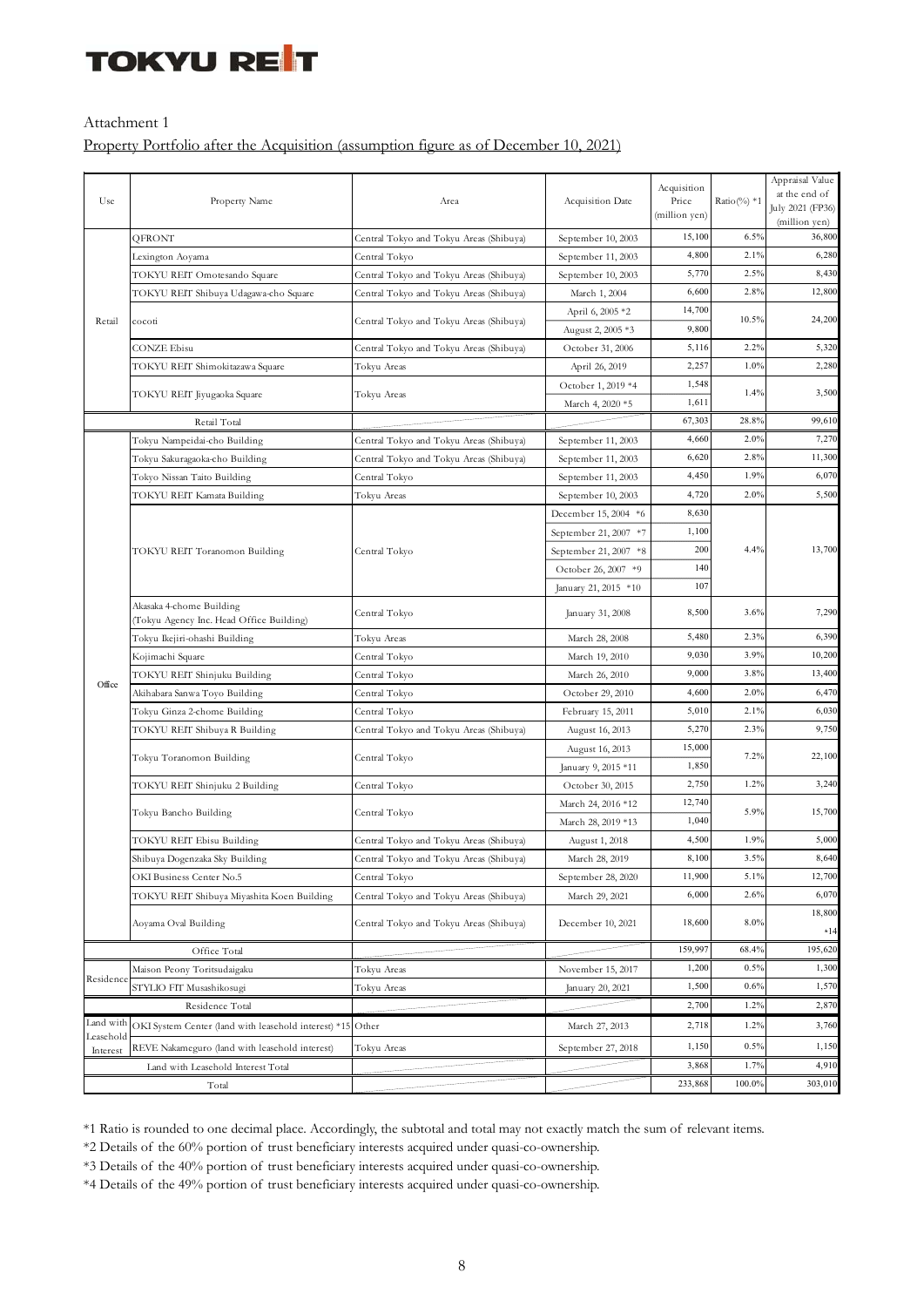- \*5 Details of the 51% portion of trust beneficiary interests acquired under quasi-co-ownership.
- \*6 Floor area: 9,688.59 m2; Interest of site rights: 73,585/100,000
- \*7 Floor area: 865.14 m2; Interest of site rights: 8,579/100,000
- \*8 Floor area: 139.93 m2; Interest of site rights: 1,322/100,000
- \*9 Floor area: 93.93 m2; Interest of site rights: 1,166/100,000
- \*10 Floor area: 95.06 m2; Interest of site rights: 1,464/100,000
- \*11 Details of the contiguous land (251.91 m2) additionally acquired on January 9, 2015.
- \*12 Details of the 49% portion of trust beneficiary interests acquired under quasi-co-ownership.
- \*13 Details of the 3.6% portion of trust beneficiary interests acquired under quasi-co-ownership.
- \*14 Appraisal value with November 1, 2021 as the effective date of value.
- \*15 Since the 40% co-ownership interest was disposed on September 28, 2020, acquisition price and appraisal value for the 60% co-ownership interest currently owned are indicated.

Attachment 2

Photograph of Aoyama Oval Building